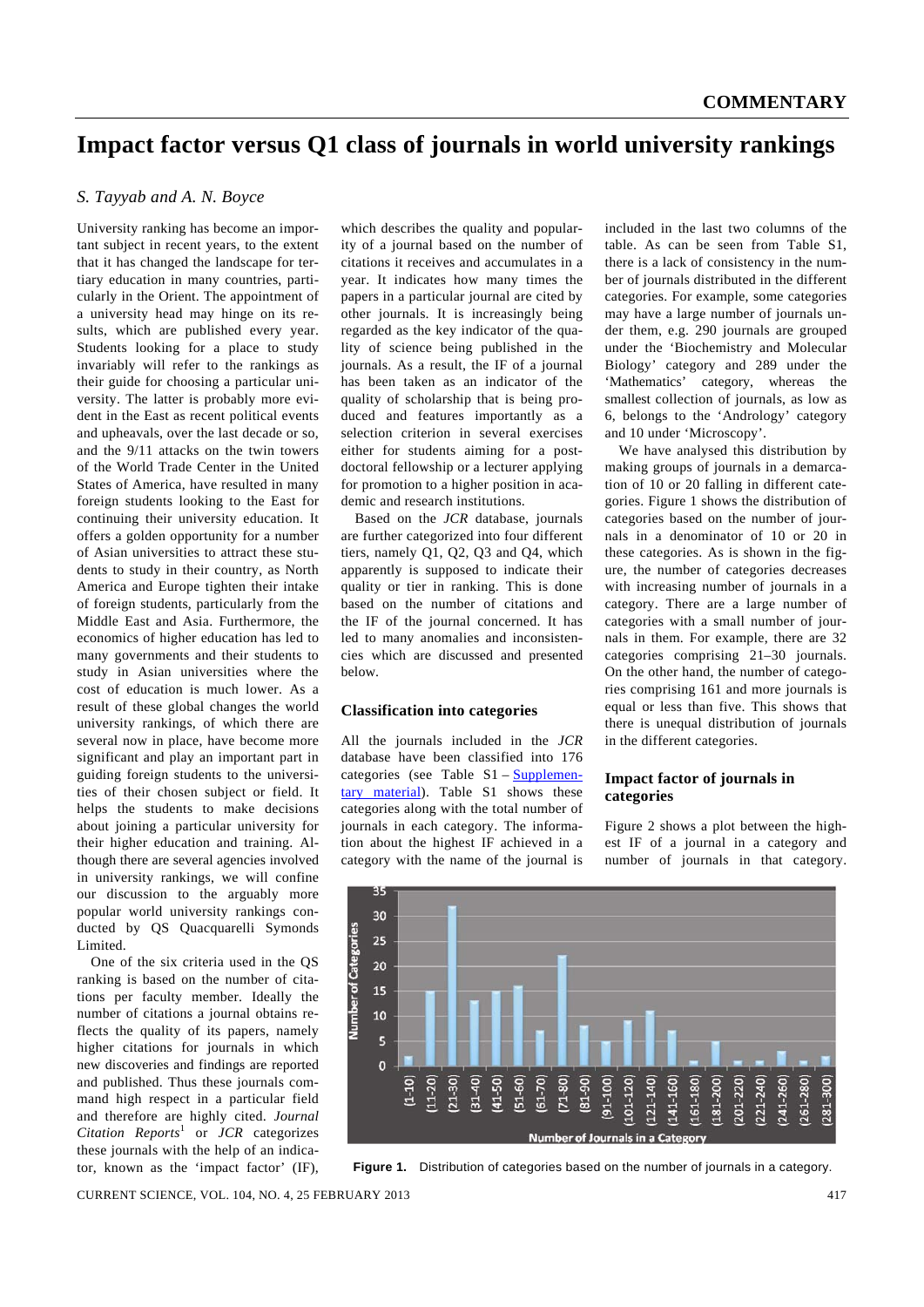## **COMMENTARY**

|                                                 | No. of   |                                                                                            | Impact |
|-------------------------------------------------|----------|--------------------------------------------------------------------------------------------|--------|
| Category                                        | journals | Journal                                                                                    | factor |
| Acoustics                                       | 30       | Phonetica                                                                                  | 1.600  |
| <b>Agricultural Economics and Policy</b>        | 15       | Journal of Agricultural Economics                                                          | 1.551  |
| Agriculture, Dairy and Animal Science           | 55       | Journal of Reproduction and Development                                                    | 1.459  |
| Agriculture, Multidisciplinary                  | 57       | Irish Journal of Agricultural and Food Research                                            | 1.000  |
| Agronomy                                        | 80       | <b>Weed Science</b>                                                                        | 1.733  |
| <b>Computer Science, Cybernetics</b>            | 20       | <b>Biological Cybernetics</b>                                                              | 1.586  |
| Computer Science, Theory and Methods            | 99       | Journal of Heuristics                                                                      | 1.262  |
| <b>Emergency Medicine</b>                       | 24       | American Journal of Emergency Medicine                                                     | 1.976  |
| Engineering, Aerospace                          | 27       | Aerospace Science and Technology                                                           | 0.983  |
| Engineering, Civil                              | 118      | <b>Smart Structures and Systems</b>                                                        | 1.231  |
| Engineering, Geological                         | 30       | <b>Engineering Geology</b>                                                                 | 1.242  |
| Engineering, Marine                             | 14       | Journal of Navigation                                                                      | 0.613  |
| Engineering, Mechanical                         | 122      | Probabilistic Engineering                                                                  | 1.245  |
| Engineering, Multidisciplinary                  | 90       | <b>Precision Engineering</b>                                                               | 1.167  |
| Engineering, Ocean                              | 15       | Ocean Engineering                                                                          | 1.178  |
| Engineering, Petroleum                          | 24       | <b>SPE Reservoir Evaluation and Engineering</b>                                            | 0.944  |
| Horticulture                                    | 32       | Euphytica                                                                                  | 1.554  |
| Imaging Science and Photographic Technology     | 21       | IEEE Journal of Selected Topics in Applied Earth<br><b>Observations and Remote Sensing</b> | 1.489  |
| Limnology                                       | 19       | Journal of Paleolimnology                                                                  | 1.898  |
| Logic                                           | 19       | Journal of Logic and Computation                                                           | 0.611  |
| Materials Science, Ceramics                     | 25       | International Journal of Applied Ceramic Technology                                        | 1.384  |
| Materials Science, Characterization and Testing | 32       | Mechanics of Time-Dependent Materials                                                      | 1.109  |
| Materials Science, Coatings and Films           | 18       | <b>Thin Solid Films</b>                                                                    | 1.890  |
| Materials Science, Composites                   | 24       | Composites, Part B - Engineering                                                           | 1.731  |
| Materials Science, Paper and Wood               | 21       | Journal of Wood Chemistry and Technology                                                   | 1.260  |
| Materials Science, Textiles                     | 21       | Journal of Engineered Fibers and Fabrics                                                   | 0.889  |
| <b>Medical Ethics</b>                           | 17       | <b>Bioethics</b>                                                                           | 1.598  |
| Mining and Mineral Processing                   | 23       | <b>Minerals Engineering</b>                                                                | 1.352  |
| <b>Multidisciplinary Sciences</b>               | 56       | Journal of the Royal Society of New Zealand                                                | 1.933  |
| Nuclear Science and Technology                  | 35       | <b>IEEE Transactions on Nuclear Science</b>                                                | 1.447  |
| Operations Research and Management Science      | 77       | <b>Safety Science</b>                                                                      | 1.402  |
| Ornithology                                     | 21       | Journal of Ornithology                                                                     | 1.636  |
| Otorhinolaryngology                             | 41       | Current Opinion in Otolaryngology & Head and Neck Surgery                                  | 1.826  |
| <b>Remote Sensing</b>                           | 24       | International Journal of Applied Earth Observation and<br>Geoinformation                   | 1.744  |
| Soil Science                                    | 33       | Soil Science Society of America Journal                                                    | 1.979  |
| <b>Statistics and Probability</b>               | 116      | <b>Statistics and Computing</b>                                                            | 1.429  |
| Telecommunications                              | 79       | <b>IEEE Transactions on Broadcasting</b>                                                   | 1.703  |
| <b>Transportation Science and Technology</b>    | 28       | IEEE Transactions on Vehicular Technology                                                  | 1.921  |
| Zoology                                         | 146      | Journal of Experimental Zoology Part A:<br><b>Ecological Genetics and Physiology</b>       | 1.642  |

**Table 1.** Journals categorized as Q1 but with low IFs

Source: 2011 Journal Citation Reports ® Science Edition (Thomson Reuters, 2011).

Although the distribution seems to be scattered, an average line shows a positive correlation between these variables. In other words, the IF of a journal increases with increasing number of journals in a category. Categories with lesser number of journals (< 100) show a mixed response, more oriented towards a lower IF. On the contrary, categories with a high number of journals  $(>100)$  show relatively higher IFs.

#### **Journal classification**

As mentioned above, one of the important features in the *JCR* database is the characterization of journals into different tiers namely, Q1, Q2, Q3 and Q4. Table 1 lists the names of journals categorized as Q1, under the different categories, with low IFs (< 2.00). Of particular mention in the list is the *Journal of Logic and Computation*, which has an IF of 0.611 and is characterized as a Q1 journal in the 'Logic' category which has a total of 19 journals. Similarly, the *Journal of Navigation* (IF = 0.613), *Journal of Engineered Fibers and Fabrics* (IF = 0.889), *SPE Reservoir Evaluation and Engineering* (IF = 0.944) and *Aerospace Science and Technology*  $(IF = 0.983)$  are Q1 journals with an IF less than one. Interestingly, 27 out of a total of 39 journals shown in Table 1 belong to categories with less than 50 journals. On the other hand, in the category for 'Biochemistry and Molecular Biology', only journals with an IF of 4.405 and above, for example, *Biochimica et Biophysica Acta* (category Gene Regulatory Mechanisms), are placed in the Q1 tier (or rank).

#### **Multiple classifications of journals**

Another difficulty encountered is the classification of the same journal under different categories, whereby it may

418 CURRENT SCIENCE, VOL. 104, NO. 4, 25 FEBRUARY 2013